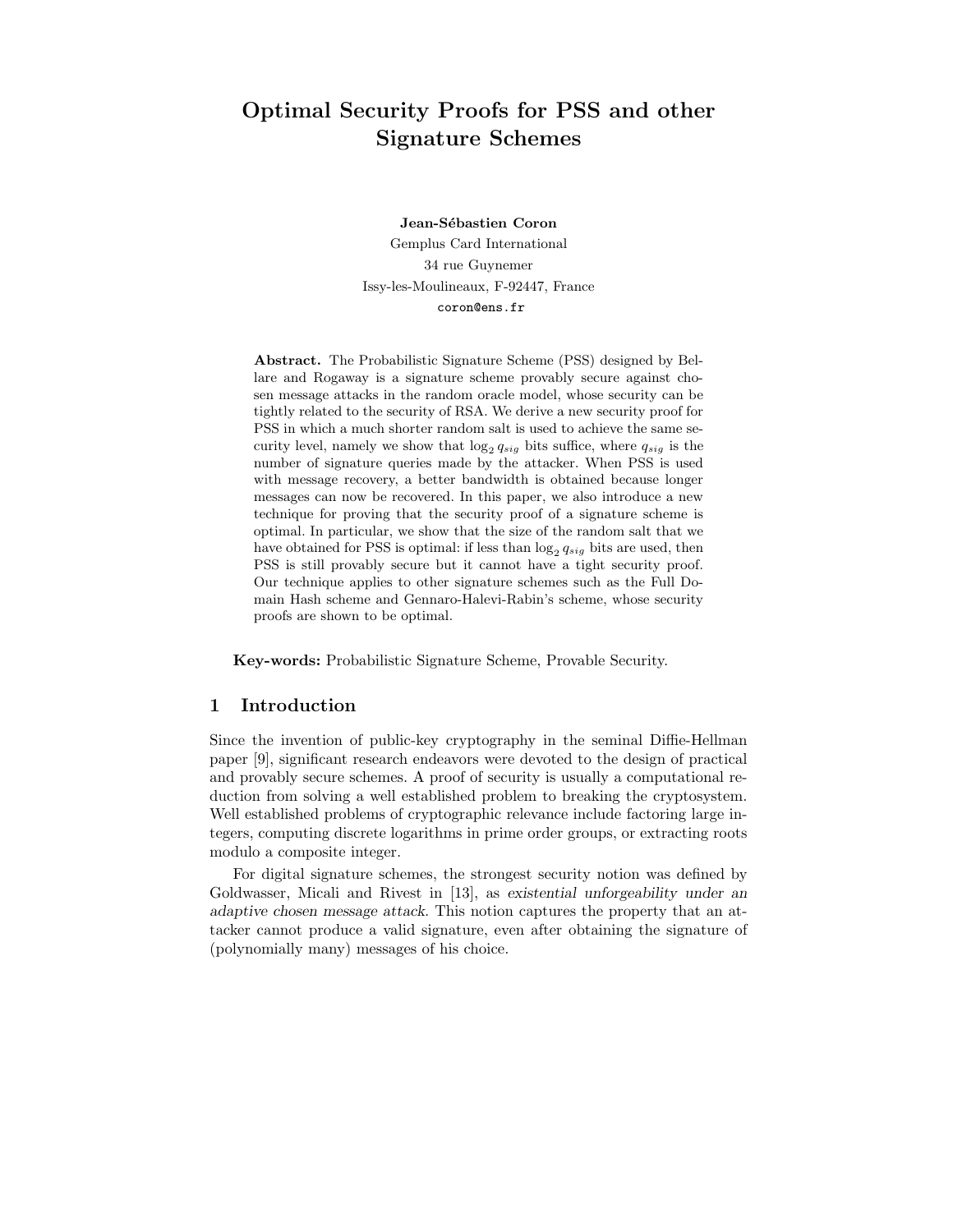Goldwasser, Micali and Rivest proposed in [13] a signature scheme based on signature trees that provably meets this definition. The efficiency of the scheme was later improved by Dwork and Naor  $[10]$ , and Cramer and Damgård  $[7]$ . A significant drawback of those signature schemes is that the signature of a message depends on previously signed messages: the signer must thus store information relative to the signatures he generates as time goes by. Gennaro, Halevi and Rabin presented in [12] a new hash-and-sign scheme provably secure against adaptive chosen message attacks which is both state-free and efficient. Its security is based on the strong-RSA assumption. Cramer and Shoup presented in [8] a signature scheme provably secure against adaptive chosen message attacks, which is also state-free, efficient, and based on the strong-RSA assumption.

The random oracle model, introduced by Bellare and Rogaway in [1], is a theoretical framework allowing to prove the security of hash-and-sign signature schemes. In this model, the hash function is seen as an oracle that outputs a random value for each new query. Bellare and Rogaway defined in [2] the Full Domain Hash (FDH) signature scheme, which is provably secure in the random oracle model assuming that inverting RSA is hard. [2] also introduced the Probabilistic Signature Scheme (PSS), which offers better security guarantees than FDH. Similarly, Pointcheval and Stern [19] proved the security of discretelog based signature schemes in the random oracle model (see also [16] for a concrete treatment). However, security proofs in the random oracle are not real proofs, since the random oracle is replaced by a well defined hash function in practice; actually, Canetti, Goldreich and Halevi [4] showed that a security proof in the random oracle model does not necessarily imply that a scheme is secure in the real world.

For practical applications of provably secure schemes, the tightness of the security reduction must be taken into account. A security reduction is tight when breaking the signature scheme leads to solving the well established problem with probability close to one. In this case, the signature scheme is almost as secure as the well established problem. On the contrary, if the above probability is too small, the guarantee on the signature scheme will be weak; in which case larger security parameters must be used, thereby decreasing the efficiency of the scheme.

The security reduction of [2] for Full Domain Hash bounds the probability  $\varepsilon$  of breaking FDH in time t by  $(q_{hash} + q_{sig}) \cdot \varepsilon'$  where  $\varepsilon'$  is the probability of inverting RSA in time  $t'$  close to t and where  $q_{hash}$  and  $q_{sig}$  are the number of hash queries and signature queries performed by the forger. This was later improved in [5] to  $\varepsilon \simeq q_{sig} \cdot \varepsilon'$ , which is a significant improvement since in practice  $q_{sig}$  happens to be much smaller than  $q_{hash}$ . However, FDH's security reduction is still not tight, and FDH is still not as secure as inverting RSA.

On the contrary, PSS is almost as secure as inverting RSA ( $\varepsilon \simeq \varepsilon'$ ). Additionally, for PSS to have a tight security proof in [2], the random salt used to generate the signature must be of length at least  $k_0 \simeq 2 \cdot \log_2 q_{hash} + \log_2 1/\varepsilon'$ , where  $q_{hash}$  is the number of hash queries requested by the attacker and  $\varepsilon'$  the probability of inverting RSA within a given time bound. Taking  $q_{hash} = 2^{60}$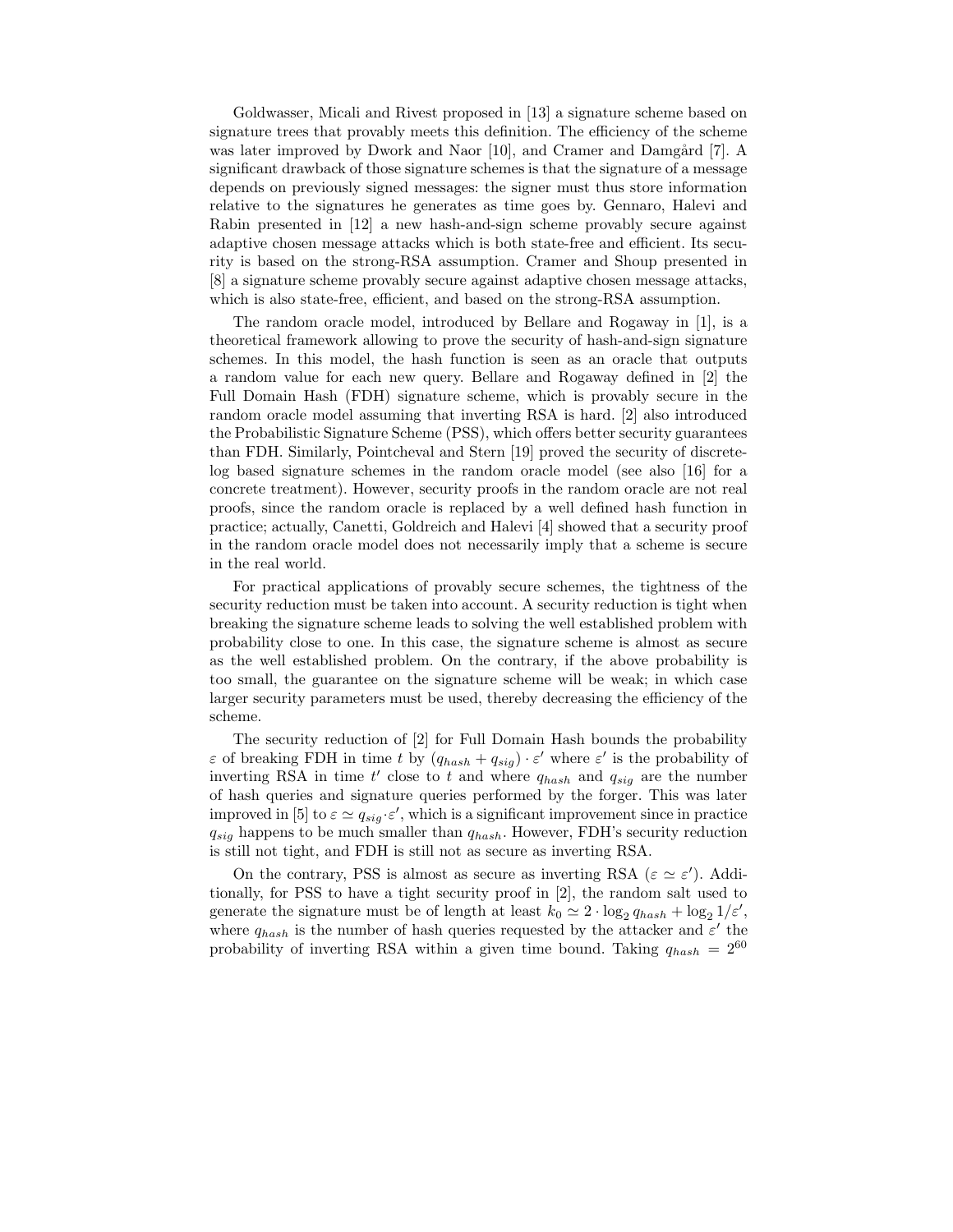and  $\varepsilon' = 2^{-60}$  as in [2], we obtain a random salt of size  $k_0 = 180$  bits. In this paper, we show that PSS has actually a tight security proof for a random salt as short as  $\log_2 q_{sig}$  bits, where  $q_{sig}$  is the number of signature queries made by the attacker. For example, for an application in which at most one billion signatures will be generated,  $k_0 = 30$  bits of random salt are actually sufficient to guarantee the same level of security as RSA, and taking a longer salt does not increase the security level. When PSS is used with message recovery, we obtain a better bandwidth because a larger message can now be recovered when verifying the signature.

Moreover, we show that this size is optimal: if less than  $\log_2 q_{sig}$  bits of random salt are used, PSS is still provably secure, but PSS cannot have exactly the same security level as RSA. First, using a new technique, we derive an upper bound for the security of FDH, which shows that the security proof in [5] with  $\varepsilon \simeq q_{sig} \cdot \varepsilon'$  is optimal. In other words, it is not possible to further improve the security proof of FDH in order to obtain a security level equivalent to RSA. This answers the open question raised by Bellare and Rogaway in [2], about the existence of a better security proof for FDH: as opposed to PSS, FDH cannot be proven as secure as inverting RSA. The technique also applies to other signature schemes such as Gennaro-Halevi-Rabin's scheme [12] and Paillier's signature scheme [17]. To our knowledge, this is the first result concerning optimal security proofs. Then, using the upper bound for the security of FDH, we show that our size  $k_0$  for the random salt in PSS is optimal: if less than  $\log_2 q_{sig}$  bits are used, no security proof for PSS can be tight.

## 2 Definitions

In this section we briefly present some notations and definitions used throughout the paper. We start by recalling the definition of a signature scheme.

Definition 1 (signature scheme). A signature scheme (Gen, Sign, Verify) is defined as follows:

- The key generation algorithm Gen is a probabilistic algorithm which given  $1^k$ , outputs a pair of matching public and private keys,  $(pk, sk)$ .

- The signing algorithm Sign takes the message M to be signed, the public key pk and the private key sk, and returns a signature  $x = \text{Sign}_{pk,sk}(M)$ . The signing algorithm may be probabilistic.

- The verification algorithm Verify takes a message M, a candidate signature x' and pk. It returns a bit  $Verify_{pk}(M, x')$ , equal to one if the signature is accepted, and zero otherwise. We require that if  $x \leftarrow$  Sign<sub>pk,sk</sub>(M), then Verify<sub>nk</sub> $(M, x) = 1$ .

In the previously introduced existential unforgeability under an adaptive chosen message attack scenario, the forger can dynamically obtain signatures of messages of his choice and attempts to output a valid forgery. A valid forgery is a message/signature pair  $(M, x)$  such that  $Verify_{pk}(M, x) = 1$  whereas the signature of M was never requested by the forger.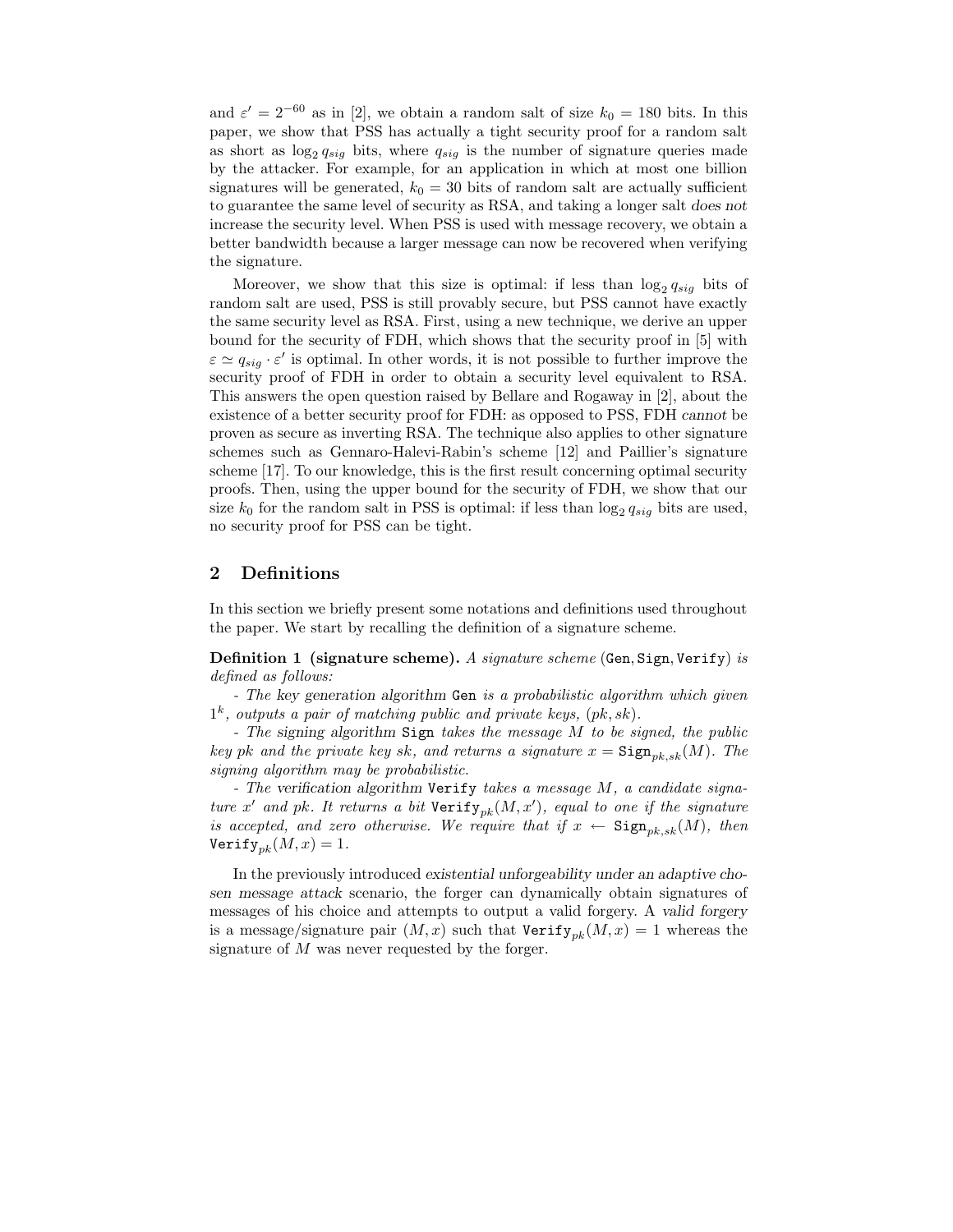A significant line of research for proving the security of signature schemes is the previously introduced random oracle model, where resistance against adaptive chosen message attacks is defined as follows [1]:

**Definition 2.** A forger F is said to  $(t, q_{hash}, q_{sig}, \varepsilon)$ -break the signature scheme (Gen, Sign, Verify) if after at most  $q_{hash}(k)$  queries to the hash oracle,  $q_{sig}(k)$ signatures queries and  $t(k)$  processing time, it outputs a valid forgery with probability at least  $\varepsilon(k)$  for all  $k \in \mathbb{N}$ .

and quite naturally:

Definition 3. A signature scheme (Gen, Sign, Verify) is  $(t, q_{sig}, q_{hash}, \varepsilon)$ secure if there is no forger who  $(t, q_{hash}, q_{sig}, \varepsilon)$ -breaks the scheme.

The RSA cryptosystem, invented by Rivest, Shamir and Adleman [20], is the most widely used cryptosystem today:

Definition 4 (The RSA cryptosystem). The RSA cryptosystem is a family of trapdoor permutations, specified by:

- The RSA generator  $RSA$ , which on input  $1<sup>k</sup>$ , randomly selects two distinct  $k/2$ -bit primes p and q and computes the modulus  $N = p \cdot q$ . It randomly picks an encryption exponent  $e \in \mathbb{Z}_{\phi(N)}^*$  and computes the corresponding decryption exponent d such that  $e \cdot d = 1 \mod \phi(N)$ . The generator returns  $(N, e, d)$ .

- The encryption function  $f: \mathbb{Z}_N^* \to \mathbb{Z}_N^*$  defined by  $f(x) = x^e \mod N$ .
- The decryption function  $f^{-1}: \mathbb{Z}_N^* \to \mathbb{Z}_N^*$  defined by  $f^{-1}(y) = y^d \mod N$ .

FDH was the first practical and provably secure signature scheme based on RSA. It is defined as follows: the key generation algorithm, on input  $1^k$ , runs  $\mathcal{RSA}(1^k)$  to obtain  $(N, e, d)$ . It outputs  $(pk, sk)$ , where the public key pk is  $(N, e)$ and the private key sk is  $(N, d)$ . The signing and verifying algorithms use a hash function  $H: \{0,1\}^* \to \mathbb{Z}_N^*$  which maps bit strings of arbitrary length to the set of invertible integers modulo N.

| $\texttt{SignFDH}_{N,d}(M)$ | $\texttt{VerifyFDH}_{N,e}(M,x)$            |
|-----------------------------|--------------------------------------------|
| $y \leftarrow H(M)$         | $y \leftarrow x^e \mod N$                  |
| return $y^d \mod N$         | if $y = H(M)$ then return 1 else return 0. |

FDH is provably secure in the random oracle model, assuming that inverting RSA is hard. An inverting algorithm  $\mathcal I$  for RSA gets as input  $(N, e, y)$  and tries to find  $y^d \mod N$ . Its success probability is the probability to output  $y^d \mod N$ when  $(N, e, d)$  are obtained by running  $\mathcal{RSA}(1^k)$  and y is set to  $x^e \mod N$  for some x chosen at random in  $\mathbb{Z}_N^*$ .

**Definition 5.** An inverting algorithm I is said to  $(t, \varepsilon)$ -break RSA if after at most  $t(k)$  processing time its success probability is at least  $\varepsilon(k)$  for all  $k \in \mathbb{N}$ .

**Definition 6.** RSA is said to be  $(t, \varepsilon)$ -secure if there is no inverter that  $(t, \varepsilon)$ breaks RSA.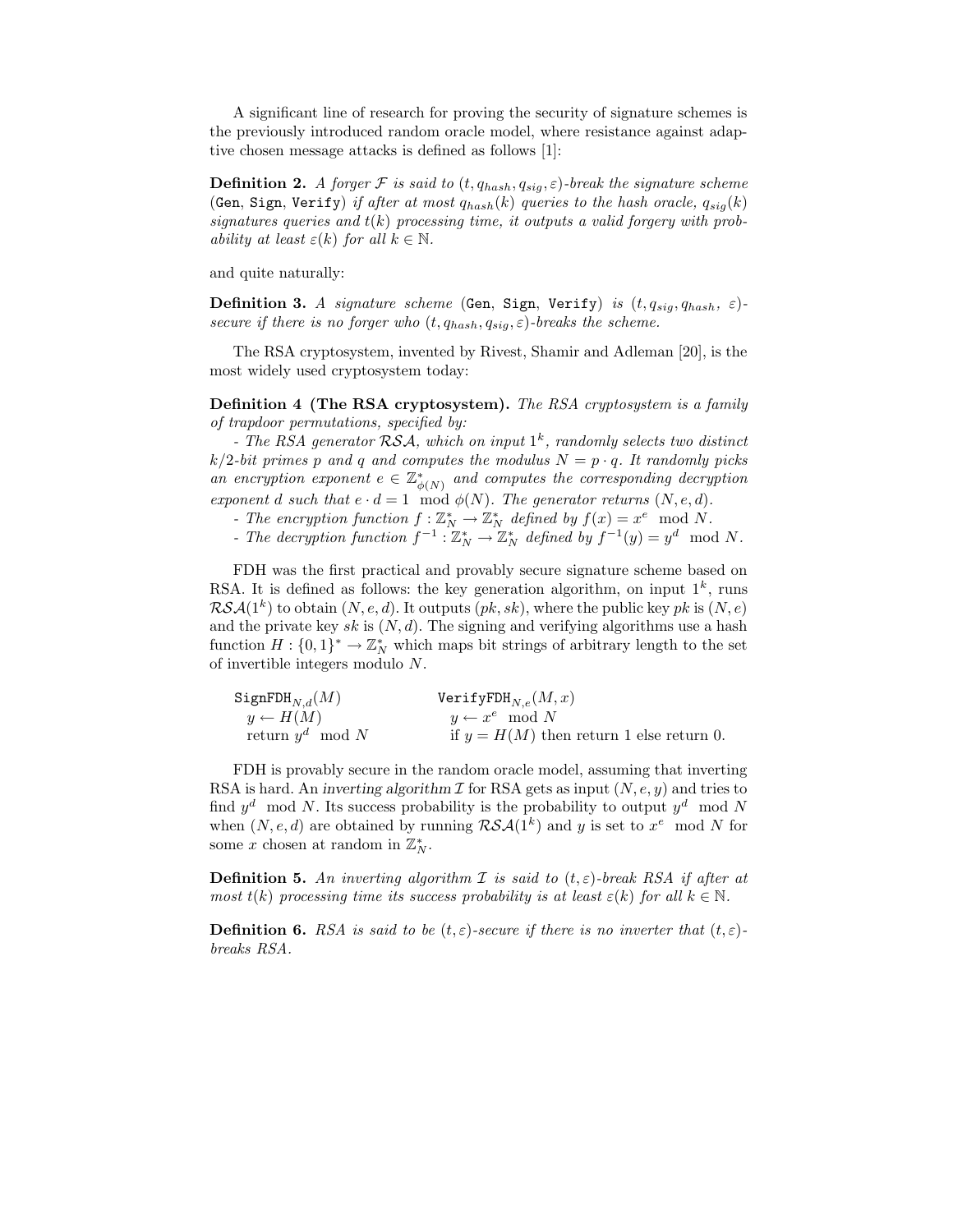

Fig. 1. PSS (left) and PSS-R (right)

The following theorem [5] proves the security of FDH in the random oracle model.

**Theorem 1.** Assuming that RSA is  $(t_I, \varepsilon_I)$ -secure, FDH is  $(t_F, q_{hash}, q_{sig},$  $\varepsilon_F$ )-secure, with:

$$
t_I = t_F + (q_{hash} + q_{sig} + 1) \cdot \mathcal{O}(k^3)
$$
 (1)

$$
\varepsilon_I = \frac{\varepsilon_F}{q_{sig}} \cdot \left(1 - \frac{1}{q_{sig} + 1}\right)^{q_{sig} + 1} \tag{2}
$$

The technique described in [5] can be used to obtain an improved security proof for Gennaro-Halevi-Rabin's signature scheme [12] in the random oracle model and for Paillier's signature scheme [17]. From a forger which outputs a forgery with probability  $\varepsilon_F$ , the reduction succeeds in solving the hard problem with probability roughly  $\varepsilon_F / q_{sig}$ , in approximately the same time bound.

The security reduction of FDH is not tight: the probability  $\varepsilon_F$  of breaking FDH is smaller than roughly  $q_{sig} \cdot \varepsilon_I$  where  $\varepsilon_I$  is the probability of inverting RSA, whereas the security reduction of PSS is tight: the probability of breaking PSS is almost the same as the probability of inverting RSA ( $\varepsilon_F \simeq \varepsilon_I$ ).

# 3 New Security Proof for PSS

Several standards include PSS [2], among these are IEEE P1363a [14], a revision of ISO/IEC 9796-2, and the upcoming  $PKCS#1$  v2.1 [18]. The signature scheme PSS is parameterized by the integers  $k, k_0$  and  $k_1$ . The key generation is identical to FDH. The signing and verifying algorithms use two hash functions  $H: \{0,1\}^* \to \{0,1\}^{k_1}$  and  $G: \{0,1\}^{k_1} \to \{0,1\}^{k-k_1-1}$ . Let  $G_1$  be the function which on input  $\omega \in \{0,1\}^{k_1}$  returns the first  $k_0$  bits of  $G(\omega)$ , whereas  $G_2$  is the function returning the remaining  $k - k_0 - k_1 - 1$  bits of  $G(\omega)$ . A random salt r of  $k_0$  bits is concatenated to the message M before hashing it. The scheme is illustrated in figure 1. In this section we obtain a better security proof for PSS, in which a shorter random salt is used to generate the signature.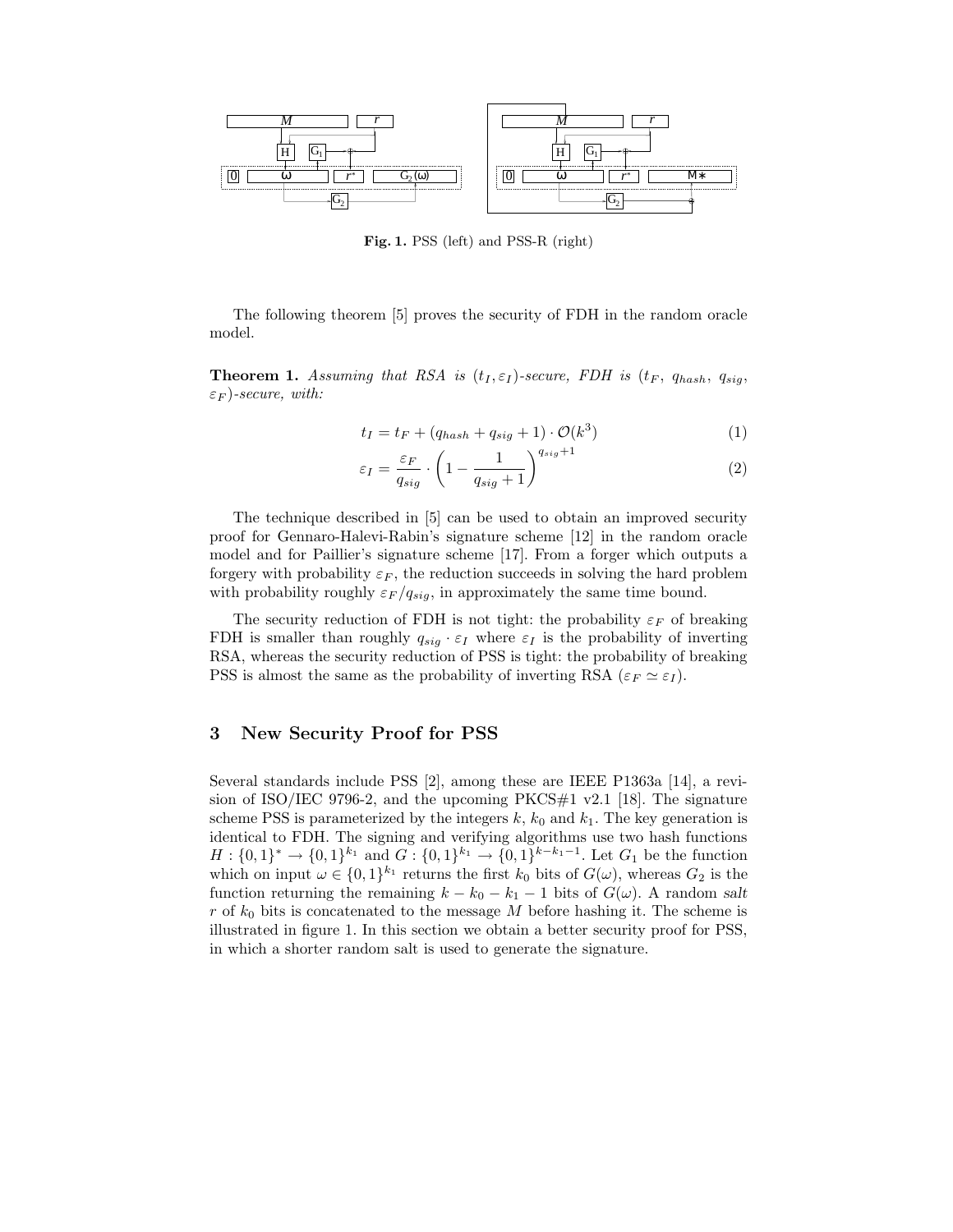| SignPSS(M):                                   | VerifyPSS(M, x):                                             |
|-----------------------------------------------|--------------------------------------------------------------|
| $r \stackrel{R}{\leftarrow} \{0,1\}^{k_0}$    | $y \leftarrow x^e \mod N$                                    |
| $\omega \leftarrow H(M  r)$                   | Break up y as $b  \omega  r^*  \gamma$                       |
| $r^* \leftarrow G_1(\omega) \oplus r$         | Let $r \leftarrow r^* \oplus G_1(\omega)$                    |
| $y \leftarrow 0 \ \omega\  r^*\  G_2(\omega)$ | if $H(M  r) = \omega$ and $G_2(\omega) = \gamma$ and $b = 1$ |
| return $y^d \mod N$                           | then return 1 else return 0                                  |

The following theorem [2] proves the security of PSS in the random oracle model:

**Theorem 2.** Assuming that RSA is  $(t', \varepsilon')$ -secure, the scheme  $\text{PSS}[k_0, k_1]$  is  $(t, \varepsilon')$  $q_{sia}, q_{hash}, \varepsilon$ )-secure, where :

$$
t = t' - (q_{hash} + q_{sig} + 1) \cdot k_0 \cdot \mathcal{O}(k^3)
$$
\n
$$
(3)
$$

$$
\varepsilon = \varepsilon' + 3 \cdot \left( q_{sig} + q_{hash} \right)^2 \cdot \left( 2^{-k_0} + 2^{-k_1} \right) \tag{4}
$$

Theorem 2 shows that for PSS to be as secure as RSA (*i.e.*  $\varepsilon' \simeq \varepsilon$ ), it must be the case that  $(q_{sig} + q_{hash})^2 \cdot (2^{-k_0} + 2^{-k_1}) < \varepsilon'$ , which gives  $k_0 \geq k_{min}$  and  $k_1 \geq k_{min}$ , where:

$$
k_{min} = 2 \cdot \log_2(q_{hash} + q_{sig}) + \log_2 \frac{1}{\varepsilon'} \tag{5}
$$

Taking  $q_{hash} = 2^{60}$ ,  $q_{sig} = 2^{30}$  and  $\varepsilon' = 2^{-60}$  as in [2], we obtain that  $k_0$  and  $k_1$ must be greater than  $k_{min} = 180$  bits.

The following theorem shows that PSS can be proven as secure as RSA for a much shorter random salt, namely  $k_0 = \log_2 q_{sig}$  bits, which for  $q_{sig} = 2^{30}$  gives  $k_0 = 30$  bits. The minimum value for  $k_1$  remains unchanged.

**Theorem 3.** Assuming that RSA is  $(t', \varepsilon')$ -secure, the scheme  $\text{PSS}[k_0, k_1]$  is  $(t, \varepsilon')$  $q_{sig}, q_{hash}, \varepsilon$ )-secure, where :

$$
t = t' - (q_{hash} + q_{sig}) \cdot k_1 \cdot \mathcal{O}(k^3)
$$
\n
$$
(6)
$$

$$
\varepsilon = \varepsilon' \cdot \left(1 + 6 \cdot q_{sig} \cdot 2^{-k_0}\right) + 2 \cdot \left(q_{hash} + q_{sig}\right)^2 \cdot 2^{-k_1} \tag{7}
$$

In appendix A, we give a security proof for a variant of PSS, for which the proof is simpler. The proof of theorem 3 is very similar and can be found in the full version of the paper [6]. The difference with the security proof of [2] is the following: in  $[2]$ , a new random salt r is randomly generated for each signature query, and if  $r$  has appeared before, the inverter stops and has failed. Since at most  $q_{hash} + q_{sig}$  random salts can appear during the reduction, the inverter stops after a given signature query with probability less than  $(q_{hash} + q_{sig}) \cdot 2^{-k_0}$ . There are at most  $q_{siq}$  signature queries, so this gives an error probability of:

$$
q_{sig} \cdot (q_{hash} + q_{sig}) \cdot 2^{k_0}
$$

which accounts for the term  $(q_{hash} + q_{sig})^2 \cdot 2^{-k_0}$  in equation (4). On the contrary, in our new security proof, we generate for each new message  $M_i$  a list of  $q_{siq}$ random salts. Those random salts are then used to answer the signature queries for  $M_i$ , so there is no error probability when answering the signature queries.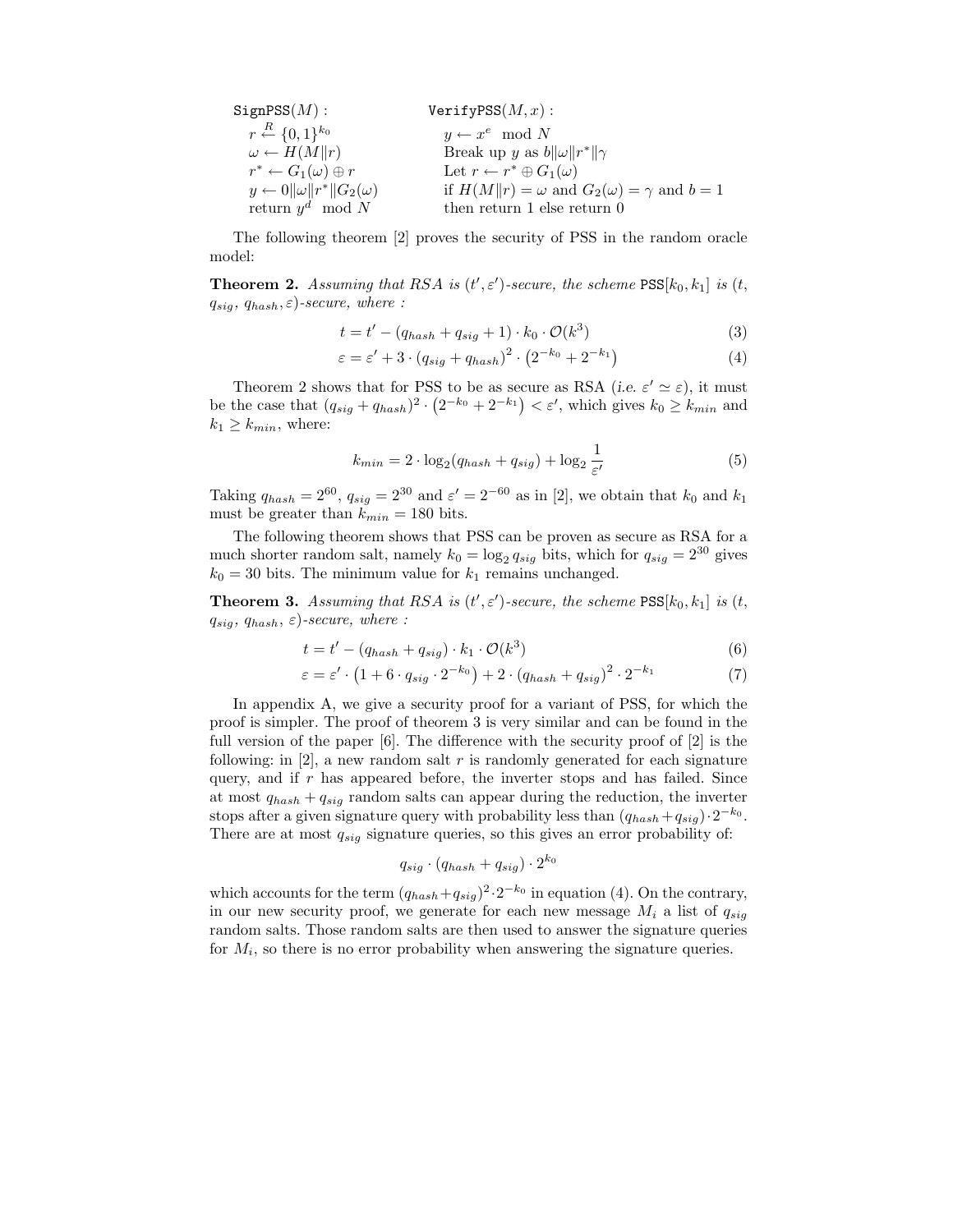

Fig. 2. Security gap between PSS and RSA:  $\log_2 \varepsilon'/\varepsilon$  as a function of the salt size  $k_0$ for  $q_{sig} = 2^{30}$  signature queries.

#### 3.1 Discussion

Theorem 3 shows that PSS is actually provably secure for any size  $k_0$  of the random salt. In figure 2 we plot  $\log_2 \varepsilon'/\varepsilon$  as a function of the size  $k_0$  of the salt, which depicts the relative security of PSS compared to RSA, for  $q_{sig} = 2^{30}$  and  $k_1 > k_{min}$ . For  $k_0 = 0$ , we reach the security level of FDH, where approximately  $\log_2 q_{sig}$  bits of security are lost compared to RSA. For  $k_0$  comprised between zero and  $\log_2 q_{sig}$ , we gain one bit of security when  $k_0$  increases by one bit. And for  $k_0$  greater than  $\log_2 q_{sig}$ , the security level of PSS is almost the same as inverting RSA. This shows that PSS has a tight security proof as soon as the salt size reaches  $\log_2 q_{sig}$ , and using larger salts does not further improve security. For the signer,  $q_{sig}$  represents the maximal number of signatures which can be generated for a given public-key. For example, for an application in which at most one billion signatures will be generated,  $k_0 = 30$  bits of random salt are actually sufficient to guarantee the same level of security as RSA, and taking a larger salt does not increase the security level.

PSS-R is a variant of PSS which provides message recovery; the scheme is illustrated in figure 1. The goal is to save on the bandwidth: instead of transmitting the message separately, the message is recovered when verifying the signature. The security proof for PSS-R is almost identical to the security proof of PSS, and PSS-R achieves the same security level as PSS. Consequently, using the same parameters as for PSS with a 1024-bits RSA modulus, 813 bits of message can now be recovered when verifying the signature (instead of 663 bits with the previous security proof).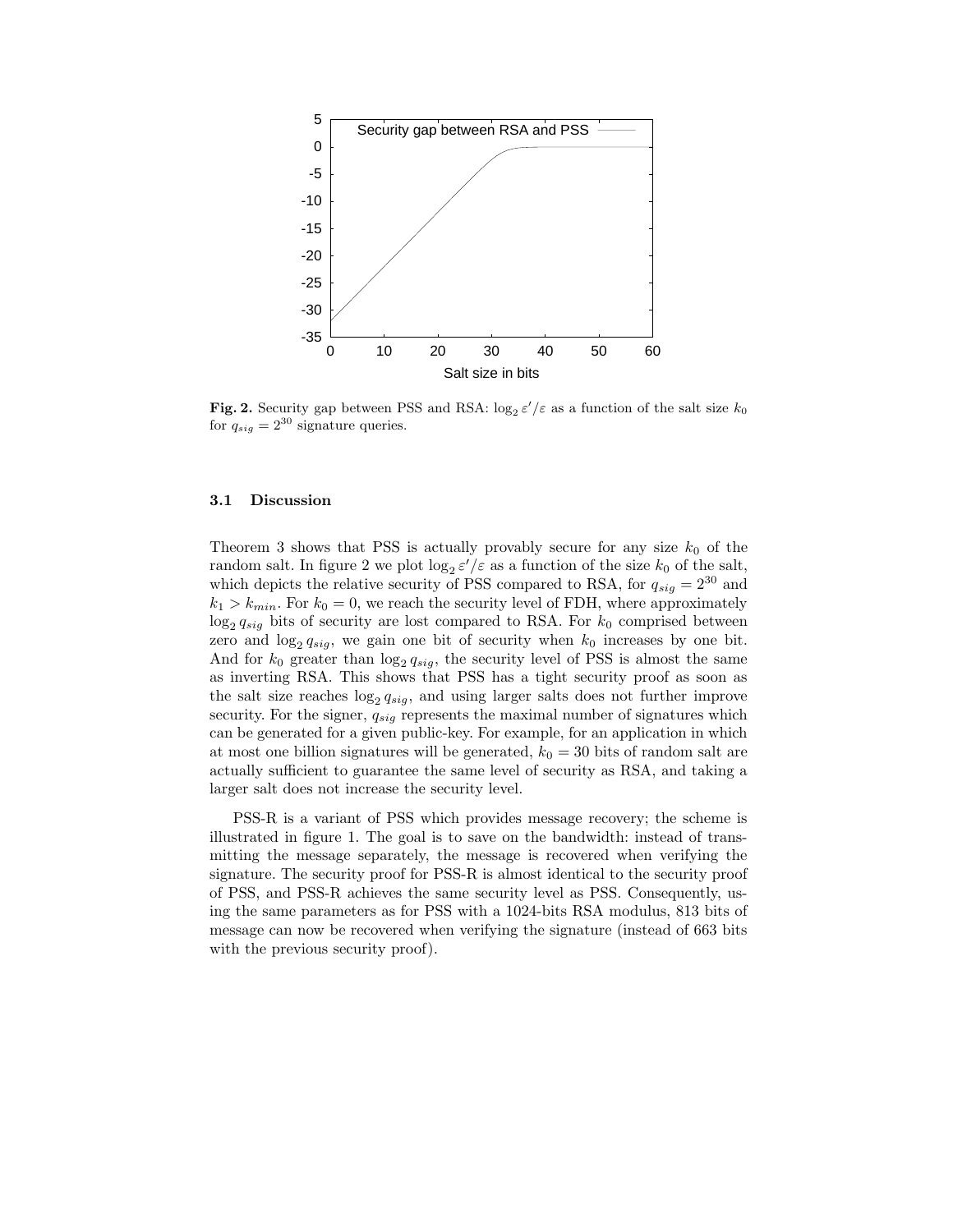### 4 Optimal Security Proof for FDH

In section 2 we have seen that the security proof of theorem 1 for FDH is still not tight: the probability  $\varepsilon_F$  of breaking FDH is smaller than roughly  $q_{sig} \cdot \varepsilon_I$  where  $\varepsilon_I$ is the probability of inverting RSA. In this section we show that the security proof of theorem 1 for FDH is optimal, i.e. there is no better reduction from inverting RSA to breaking FDH, and one cannot avoid loosing the  $q_{sig}$  factor in the probability bound. We use a similar approach as Boneh and Venkatesan in [3] for disproving the equivalence between inverting low-exponent RSA and factoring. They show that any efficient algebraic reduction from factoring to inverting low-exponent RSA can be converted into an efficient factoring algorithm. Such reduction is an algorithm  $\mathcal A$  which factors N using an e-th root oracle for N. They show how to convert  $\mathcal A$  into an algorithm  $\mathcal B$  that factors integers without using the e-th root oracle. Thus, unless factoring is easy, inverting low-exponent RSA cannot be equivalent to factoring under algebraic reductions.

Similarly, we show that any better reduction from inverting RSA to breaking FDH can be converted into an efficient RSA inverting algorithm. Such reduction is an algorithm  $R$  which uses a forger as an oracle in order to invert RSA. We show how to convert  $R$  into an algorithm  $I$  which inverts RSA without using the oracle forger. Consequently, if inverting RSA is hard, there is no such better reduction for FDH, and the reduction of theorem 1 must be optimal.

Our technique is the following. Recall that resistance against adaptive chosen message attacks is considered, so the forger is allowed to make signature queries for messages of its choice, which must be answered by the reduction  $\mathcal{R}$ . Eventually the forger outputs a forgery, and the reduction must invert RSA. Therefore we first ask the reduction to sign a message  $M$  and receive its signature s, then we rewind the reduction to the state in which it was before the signature query, and we send  $s$  as a forgery for  $M$ . This is a true forgery for the reduction, because after the rewind there was no signature query for  $M$ , so eventually the reduction inverts RSA. Consequently, we have constructed from  $\mathcal R$  an algorithm  $\mathcal I$  which inverts RSA without using any forger. Actually, this technique allows to simulate a forger with respect to  $\mathcal{R}$ , without being able to break FDH. However, the simulation is not perfect, because it outputs a forgery only for messages which can be signed by the reduction, whereas a real forger outputs the forgery of a message that the reduction may or may not be able to sign.

We quantify the efficiency of a reduction by giving the probability that the reduction inverts RSA using a forger that  $(t_F, q_{hash}, q_{sia}, \varepsilon_F)$ -breaks the signature scheme, within an additional running time of  $t_R$ :

**Definition 7.** We say that a reduction algorithm  $\mathcal{R}$   $(t_R, q_{hash}, q_{sig}, \varepsilon_F, \varepsilon_R)$  reduces inverting RSA to breaking FDH if upon input  $(N, e, y)$  and after running any forger that  $(t_F, q_{hash}, q_{sig}, \varepsilon_F)$ -breaks FDH, the reduction outputs  $y^d$ mod N with probability greater than  $\varepsilon_R$ , within an additional running time of  $t_R$ .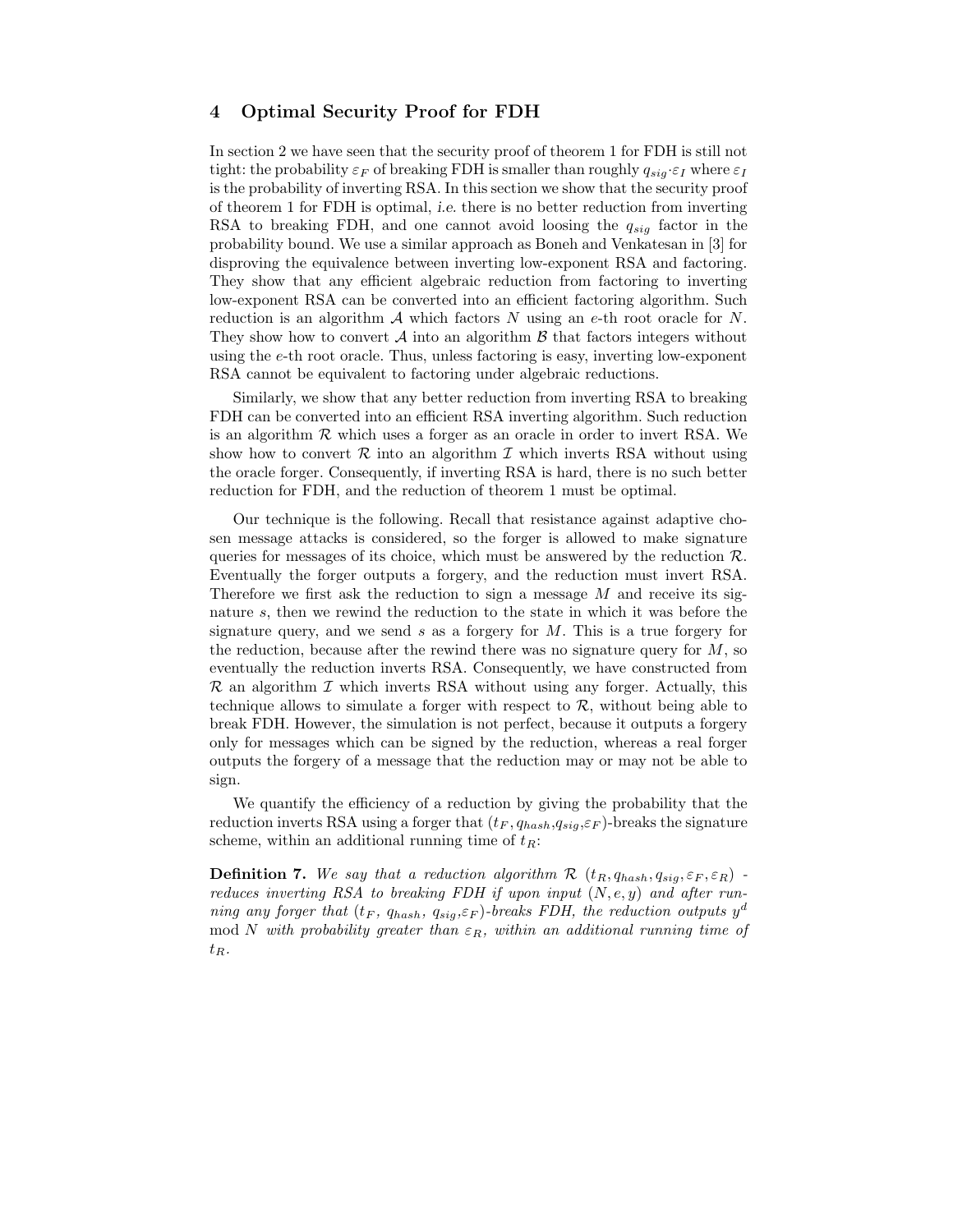In the above definition,  $t_R$  is the running time of the reduction algorithm only and does not include the running time of the forger. Eventually, the time needed to invert RSA is  $t_F + t_R$ , where  $t_F$  is the running time of the forger. For example, the reduction of theorem 1 for FDH  $(t_R, q_{hash}, q_{sig}, \varepsilon_F, \varepsilon_R)$ -reduces inverting RSA to breaking FDH with  $t_R(k) = (q_{hash} + q_{sig}) \cdot \mathcal{O}(k^3)$  and  $\varepsilon_R = \varepsilon_F/(4 \cdot q_{sig})$ .

The following theorem, whose proof is given in appendix B, shows that from any such reduction  $R$  we can invert RSA with probability greater than roughly  $\varepsilon_R - \varepsilon_F / q_{sig}$ , in roughly the same time bound.

**Theorem 4.** Let R be a reduction that  $(t_R, q_{hash}, q_{sig}, \varepsilon_R, \varepsilon_F)$ -reduces inverting RSA to breaking FDH. R runs the forger only once. From R we can construct an algorithm that  $(t_I, \varepsilon_I)$ -inverts RSA, with:

$$
t_I = 2 \cdot t_R \tag{8}
$$

$$
\varepsilon_I = \varepsilon_R - \varepsilon_F \cdot \frac{\exp(-1)}{q_{sig}} \cdot \left(1 - \frac{q_{sig}}{q_{hash}}\right)^{-1} \tag{9}
$$

Theorem 4 shows that from any reduction  $R$  that inverts RSA with probability  $\varepsilon_R$  when interacting with a forger that outputs a forgery with probability  $\varepsilon_F$ , we can invert RSA with probability roughly  $\varepsilon_R - \varepsilon_F / q_{sig}$ , in roughly the same time bound, without using a forger. For simplicity, we omit here the factors  $\exp(-1)$  and  $(1-q_{sig}/q_{hash})$  in equation (9). Moreover we consider a forger that makes  $q_{sig}$  signature queries, and with probability  $\varepsilon_F = 1$  outputs a forgery<sup>1</sup>.

Theorem 4 implies that from a polynomial time reduction  $R$  that succeeds with probability  $\varepsilon_R$  when interacting with this forger, we obtain a polynomial time RSA inverter I that succeeds with probability  $\varepsilon_I = \varepsilon_R - 1/q_{sig}$ , without using the forger. If inverting RSA is hard, the success probability  $\varepsilon_I$  of the polynomial time inverter must be negligible. Consequently, the success probability  $\varepsilon_R$  of the reduction must be less than  $1/q_{sig}$  + negl. This shows that from a forger that outputs a forgery with probability one, a polynomial time reduction cannot succeed with probability greater than  $1/q_{sig}$  + negl. On the contrary, a tight security reduction would invert RSA with probability close to one. Here we cannot avoid the  $q_{sig}$  factor in the security proof: the security level of FDH cannot be proven equivalent to RSA, and the security proof of theorem 1 for FDH is optimal.

# 5 Extension to any Signature Scheme with Unique Signature

We have introduced a new technique that enables to simulate a forger with respect to a reduction. It consists in making a signature query for a message  $M$ , rewinding the reduction, then sending the signature of  $M$  as a forgery. Actually,

 $1$  Such forger can be constructed by first factoring the modulus  $N$ , then computing a forgery using the factorisation of N.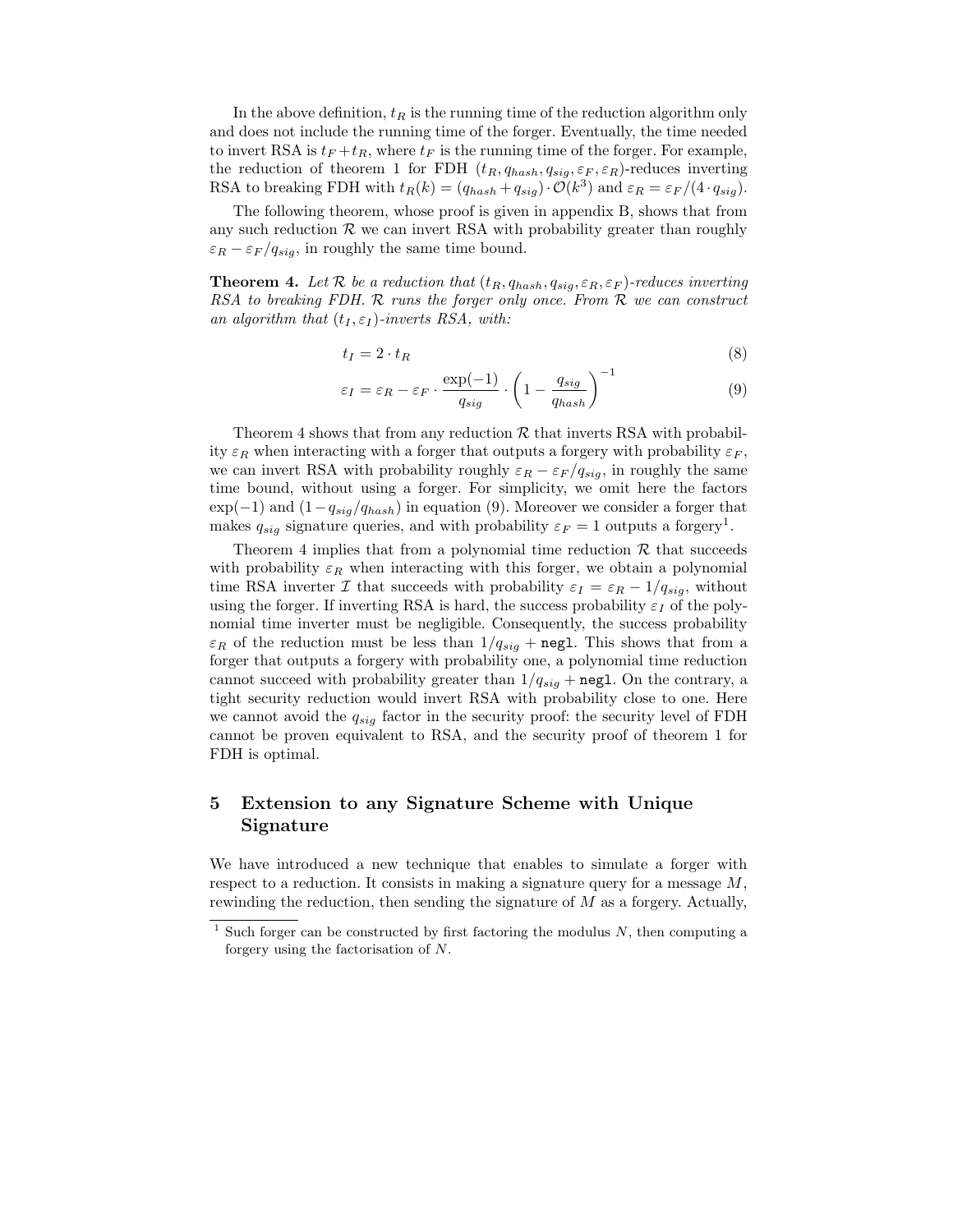this technique stretches beyond FDH and can be generalized and applied to any signature scheme in which each message has a unique signature. Moreover, the technique can be generalized to reductions running a forger more than once. The following theorem shows that for a hash-and-sign signature scheme with unique signature, a reduction allowed to run or rewind a forger at most  $r$  times cannot succeed with probability greater than roughly  $r \cdot \varepsilon_F / q_{sig}$ . The definitions and the proof of the theorem are given in the full version of the paper [6].

**Theorem 5.** Let R be a reduction that  $(t_R, q_{hash}, q_{sig}, \varepsilon_F, \varepsilon_R)$ -reduces solving a problem  $\Pi$  to breaking a hash-and-sign signature scheme with unique signature.  $\mathcal R$  is allowed to run or rewind a forger at most r times. From  $\mathcal R$  we can construct an algorithm that  $(t_A, \varepsilon_A)$ -solves  $\Pi$ , with:

$$
t_A = (r+1) \cdot t_R \tag{10}
$$

$$
\varepsilon_A = \varepsilon_R - \varepsilon_F \cdot \frac{\exp(-1) \cdot r}{q_{sig}} \cdot \left(1 - \frac{q_{sig}}{q_{hash}}\right)^{-1} \tag{11}
$$

# 6 Security Proofs for Signature Schemes in the Standard Model

The same technique can be applied to security reductions in the standard model, and we obtain the same upper bound in  $1/q_{sig}$  for signature schemes with unique signature. The definitions and the proof of the following theorem are given in the full version of the paper [6].

**Theorem 6.** Let R be a reduction that  $(t_R, q_{siq}, \varepsilon_F, \varepsilon_R)$ -reduces solving  $\Pi$  to breaking a signature scheme with unique signature.  $\mathcal R$  can run or rewind the forger at most r times. Assume that the size of the message space is at least  $2^{\ell}$ .  $\mathcal{E}$  From R we can construct an algorithm that  $(t_A, \varepsilon_A)$ -solves  $\Pi$ , with:

$$
t_A = (r+1) \cdot t_R \tag{12}
$$

$$
\varepsilon_A = \varepsilon_R - \varepsilon_F \cdot \frac{\exp(-1) \cdot r}{q_{sig}} \cdot \left(1 - \frac{q_{sig}}{2^{\ell}}\right)^{-1} \tag{13}
$$

In [6] we give an example of a signature scheme with unique signature, provably secure in the standard model, and reaching the the above bound in  $1/q_{sig}$ .

### 7 Optimal Security Proof for PSS

In section 3 we have seen that  $k_0 = \log_2 q_{sig}$  bits of random salt are sufficient for PSS to have a security level equivalent to RSA, and taking a larger salt does not further improve the security. In this section, we show that that this length is optimal: if a shorter random salt is used, the security level of PSS cannot be proven equivalent to RSA. Our technique described in section 4 does not apply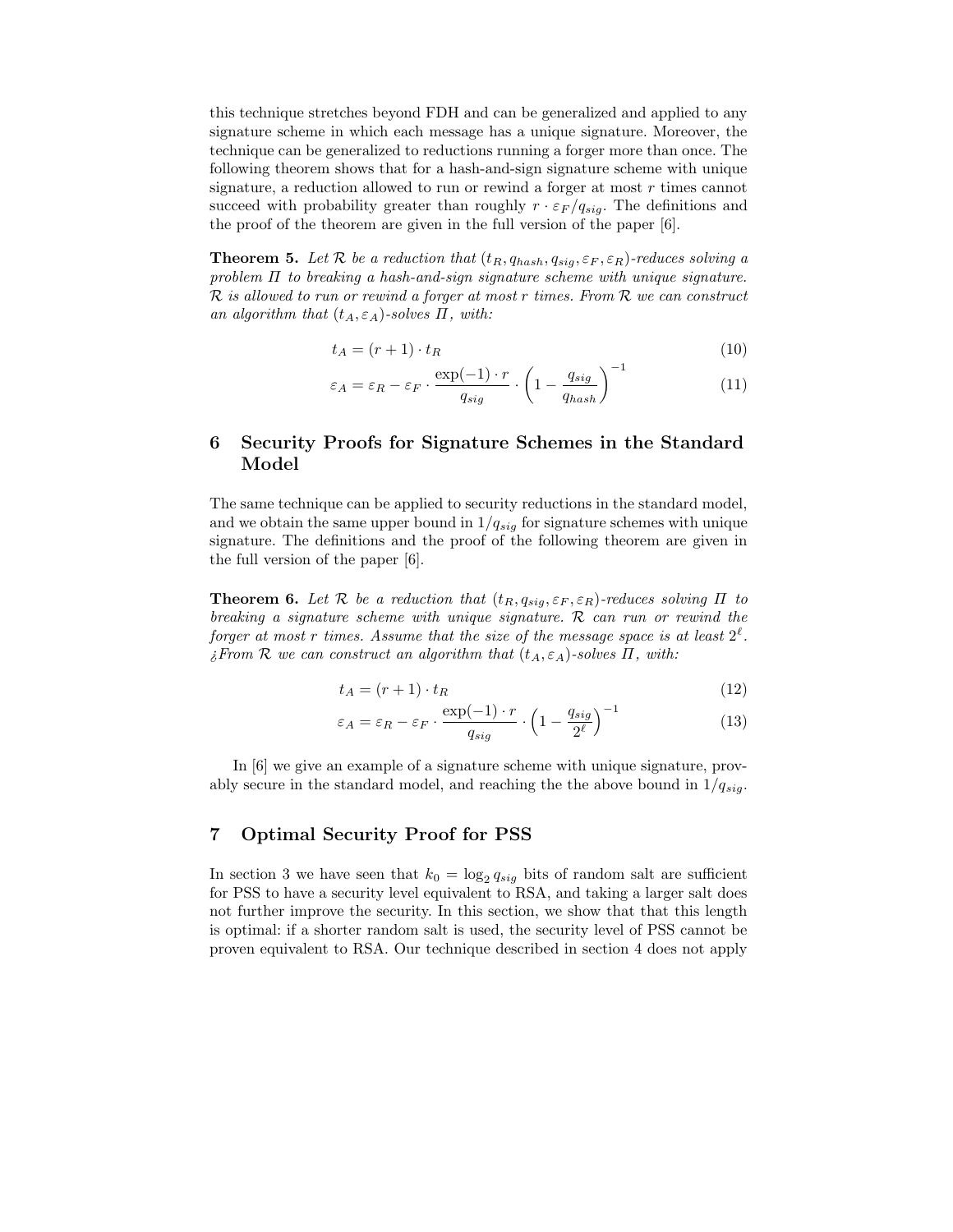directly because PSS is not a signature scheme with unique signature. We extend our technique to PSS using the following method.

We consider PSS in which the random salt is fixed to  $0^{k_0}$ , and we denote this signature scheme  $\text{PSS0}[k_0, k_1]$ . Consequently,  $\text{PSS0}[k_0, k_1]$  is a signature scheme with unique signature. First, we show how to convert a forger for  $\text{PSS0}[k_0, k_1]$  into a forger for  $\text{PSS}[k_0, k_1]$ . A reduction  $\mathcal R$  from inverting RSA to breaking  $\text{PSS}[k_0, k_1]$ uses a forger for  $PSS[k_0, k_1]$  in order to invert RSA. Consequently, from a forger for PSS0[ $k_0, k_1$ ], we can invert RSA using the reduction  $\mathcal{R}$ . This means that from R we can construct a reduction  $\mathcal{R}_0$  from inverting RSA to breaking PSS0[ $k_0, k_1$ ]. Since  $\text{PSS0}[k_0, k_1]$  is a signature scheme with unique signature, theorem 5 gives an upper bound for the success probability of  $\mathcal{R}_0$ , from which we derive an upper bound for the success probability of R.

**Theorem 7.** Let R a reduction that  $(t, q_{hash}, q_{sig}, \varepsilon_F, \varepsilon_R)$ -reduces inverting RSA to breaking  $\text{PSS}[k_0, k_1]$ , with  $q_{hash} \geq 2 \cdot q_{sig}$ . The reduction can run or rewind the forger at most r times.  $\lambda$  From R we can construct an inverting algorithm for RSA that  $(t_I, \varepsilon_I)$ -inverts RSA, with:

$$
t_I = (r+1) \cdot (t_R + q_{sig} \cdot \mathcal{O}(k)) \tag{14}
$$

$$
\varepsilon_I = \varepsilon_R - r \cdot \varepsilon_F \cdot \frac{2^{k_0 + 2}}{q_{sig}} \tag{15}
$$

*Proof.* The proof is given in the full version of the paper [6].

Let consider as in section 4 a forger for  $\text{PSS}[k_0, k_1]$  that makes  $q_{sia}$  signature queries and outputs a forgery with probability  $\varepsilon_F = 1/2$ . Then, from a polynomial time reduction R that succeeds with probability  $\varepsilon_R$  when running once this forger, we obtain a polynomial time inverter that succeeds with probability  $\varepsilon_I = \varepsilon_R - 2^{k_0+1}/q_{sig}$ , without using the forger. If inverting RSA is hard, the success probability  $\varepsilon_I$  of the polynomial time inverter must be negligible, and therefore the success probability  $\varepsilon_R$  of the reduction must be less than  $2^{k_0+1}/q_{sig}$  + negl. Consequently, in order to have a tight security reduction  $(\varepsilon_R \simeq \varepsilon_R)$ , we must have  $k_0 \simeq \log_2 q_{sig}$ . The reduction of theorem 3 is consequently optimal.

#### 8 Conclusion

We have described a new technique for analyzing the security proofs of signature schemes. The technique is both general and very simple and allows to derive upper bounds for security reductions using a forger as a black box, both in the random oracle model and in the standard model, for signature schemes with unique signature. We have also obtained a new criterion for a security reduction to be optimal, which may be of independent interest: we say that a security reduction is optimal if from a better reduction one can solve a difficult problem, such as inverting RSA. Our technique enables to show that the Full Domain Hash scheme, Gennaro-Halevi-Rabin's scheme and Paillier's signature scheme have an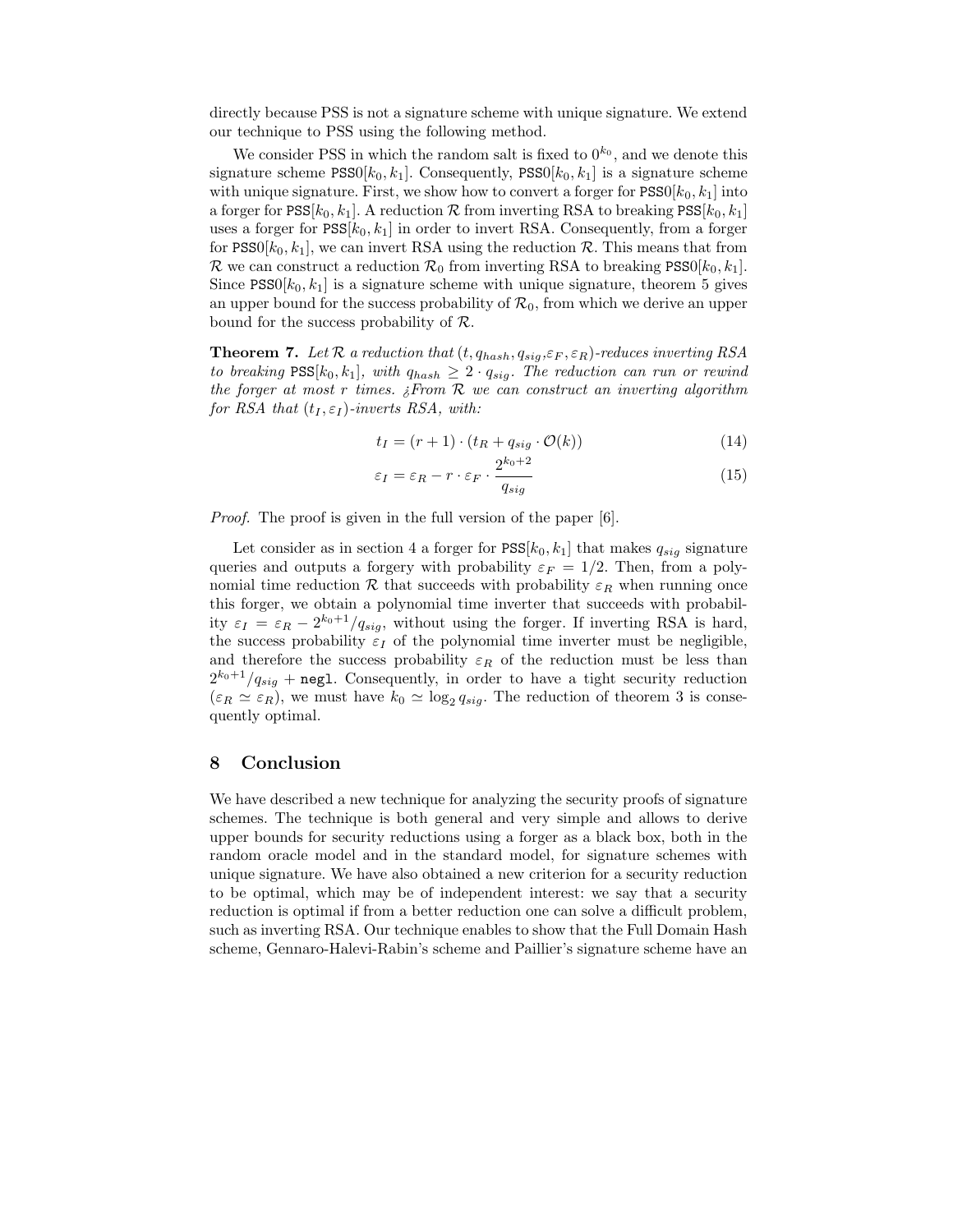optimal security reduction in that sense. In other words, we have a matching lower and upper bound for the security reduction of those signature schemes: one cannot do better than losing a factor of  $q_{sig}$  in the security reduction.

Moreover, we have described a better security proof for PSS, in which a much shorter random salt is sufficient to achieve the same security level. This is of practical interest, since when PSS is used with message recovery, a better bandwidth is obtained because larger messages can be embedded inside the signature. Eventually, we have shown that this security proof for PSS is optimal: if a smaller random salt is used, PSS remains provably secure, but it cannot have the same level of security as RSA.

#### Acknowledgements :

I would like to thank Burt Kaliski, Jacques Stern and David Pointcheval for helpful discussions and the anonymous referees for their comments.

#### References

- 1. M. Bellare and P. Rogaway, Random oracles are practical: a paradigm for designing efficient protocols. Proceedings of the First Annual Conference on Computer and Commmunications Security, ACM, 1993.
- 2. M. Bellare and P. Rogaway, The exact security of digital signatures How to sign with RSA and Rabin. Proceedings of Eurocrypt'96, LNCS vol. 1070, Springer-Verlag, 1996, pp. 399-416.
- 3. D. Boneh and R. Venkatesan, Breaking RSA may not be equivalent to factoring. Proceedings of Eurocrypt' 98, LNCS vol. 1403, Springer-Verlag, 1998, pp. 59–71.
- 4. R. Canetti, O. Goldreich and S. Halevi, The random oracle methodology, revisited, STOC' 98, ACM, 1998.
- 5. J.S. Coron, On the exact security of Full Domain Hash, Proceedings of Crypto 2000, LNCS vol. 1880, Springer-Verlag, 2000, pp. 229-235.
- 6. J.S. Coron, Security proofs for PSS and other signature schemes, Cryptology ePrint Archive, Report 2001/062, 2001. http://eprint.iacr.org
- 7. R. Cramer and I. Damgård, New generation of secure and practical RSA-based signatures, Proceedings of Crypto'96, LNCS vol. 1109, Springer-Verlag, 1996, pp. 173-185.
- 8. R. Cramer and V. Shoup, Signature schemes based on the Strong RSA Assumption, May 9, 2000, revision of the extended abstract in Proc. 6th ACM Conf. on Computer and Communications Security, 1999; To appear, ACM Transactions on Information and System Security (ACM TISSEC). Available at http://www.shoup.net/
- 9. W. Diffie and M. Hellman, New directions in cryptography, IEEE Transactions on Information Theory, IT-22, 6, pp. 644-654, 1976.
- 10. C. Dwork and M. Naor, An efficient existentially unforgeable signature scheme and its applications, In J. of Cryptology, 11 (3), Summer 1998, pp. 187-208.
- 11. FIPS 186, Digital signature standard, Federal Information Processing Standards Publication 186, U.S. Department of Commerce/NIST, 1994.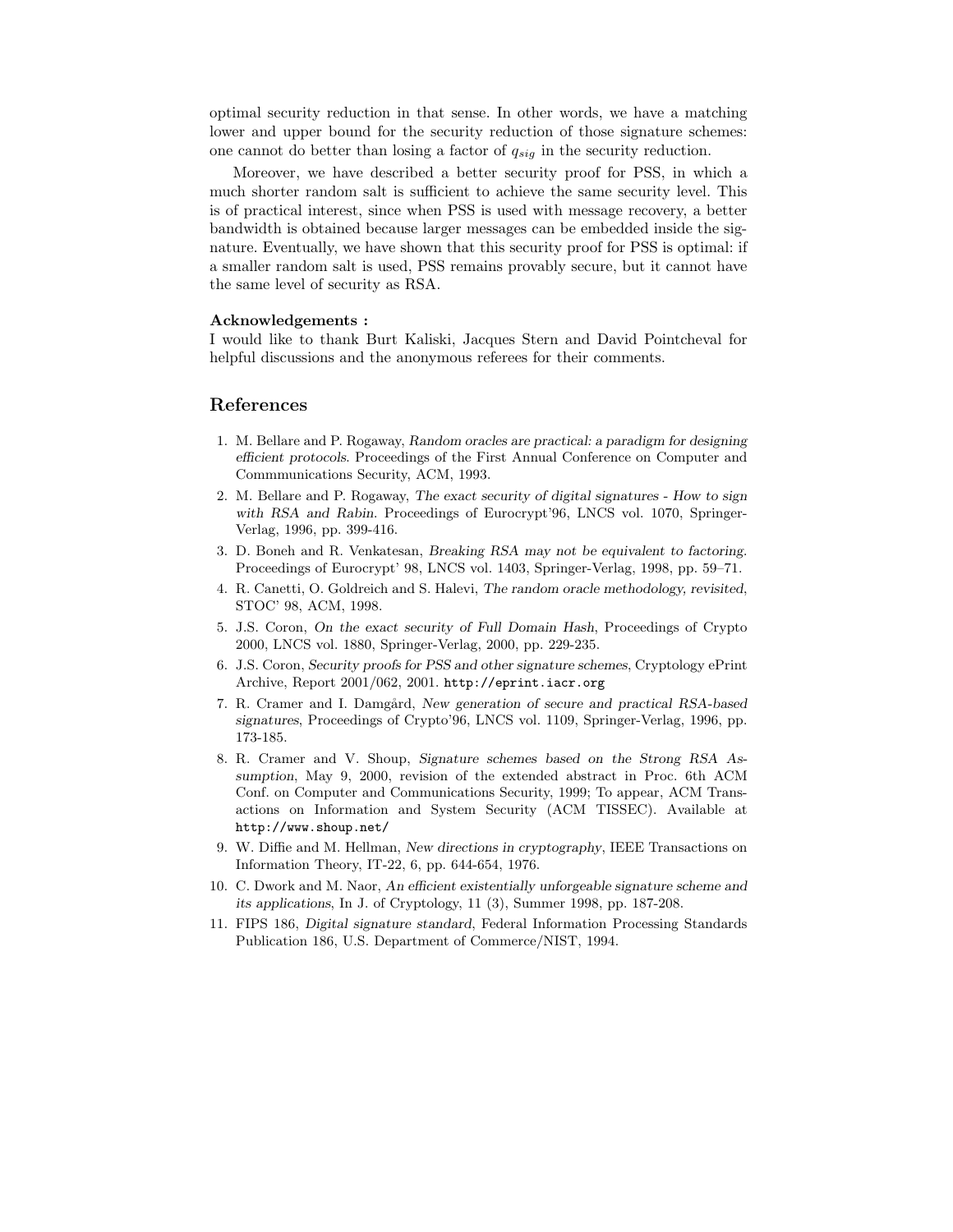- 12. R. Gennaro, S. Halevi and T. Rabin, Secure hash-and-sign signatures without the random oracle, proceedings of Eurocrypt '99, LNCS vol. 1592, Springer-Verlag, 1999, pp. 123-139.
- 13. S. Goldwasser, S. Micali and R. Rivest, A digital signature scheme secure against adaptive chosen-message attacks, SIAM Journal of computing, 17(2), pp. 281-308, April 1988.
- 14. IEEE P1363a, Standard Specifications For Public Key Cryptography: Additional Techniques, available at http://www.manta.ieee.org/groups/1363
- 15. A. Lenstra and H. Lenstra (eds.), The development of the number field sieve, Lecture Notes in Mathematics, vol 1554, Springer-Verlag, 1993.
- 16. K. Ohta and T. Okamoto, On concrete security treatment of signatures derived from identification. Prooceedings of Crypto '98, Lecture Notes in Computer Science vol. 1462, Springer-Verlag, 1998, pp. 354-369.
- 17. P. Paillier, Public-key cryptosystems based on composite degree residuosity classes. Proceedings of Eurocrypt'99, Lecture Notes is Computer Science vol. 1592, Springer-Verlag, 1999, pp. 223-238.
- 18. PKCS #1 v2.1, RSA Cryptography Standard (draft), available at http://www.rsa security.com /rsalabs/pkcs.
- 19. D. Pointcheval and J. Stern, Security proofs for signature schemes. Proceedings of Eurocrypt'96, LNCS vol. 1070, Springer-Verlag, pp. 387-398.
- 20. R. Rivest, A. Shamir and L. Adleman, A method for obtaining digital signatures and public key cryptosystems, CACM 21, 1978.

## A Security Proof of a variant of PSS

We describe a variant of PSS that we call PFDH, for Probabilistic Full Domain Hash, for which the security proof is simpler. The scheme is similar to Full Domain Hash except that a random salt of  $k_0$  bits is concatenated to the message M before hashing it. The difference with PSS is that the random salt is not recovered when verifying the signature; instead the random salt is transmitted separately. As FDH, the scheme uses a hash function  $H: \{0,1\}^* \to \mathbb{Z}_N^*$ .

| SignPFDH(M):                               | $VerifyPPDH(M, s, r)$ :        |
|--------------------------------------------|--------------------------------|
| $r \stackrel{R}{\leftarrow} \{0,1\}^{k_0}$ | $y \leftarrow s^e \mod N$      |
| $y \leftarrow H(M  r)$                     | if $y = H(M  r)$ then return 1 |
| return $(y^d \mod N, r)$                   | else return 0                  |

The following theorem proves the security of PFDH in the random oracle model, assuming that inverting RSA is hard. It shows that PFDH has a tight security proof for a random salt of length  $k_0 = \log_2 q_{sig}$  bits.

**Theorem 8.** Suppose that RSA is  $(t', \varepsilon')$ -secure. Then the signature scheme  $\mathrm{PFDH}[k_0]$  is  $(t, q_{hash}, q_{sig}, \varepsilon)$ -secure, where:

$$
t = t' - (q_{hash} + q_{sig}) \cdot \mathcal{O}(k^3) - q_{hash} \cdot q_{sig} \cdot \mathcal{O}(k)
$$
 (16)

$$
\varepsilon = \varepsilon' \cdot \left( 1 + 6 \cdot q_{sig} \cdot 2^{-k_0} \right) \tag{17}
$$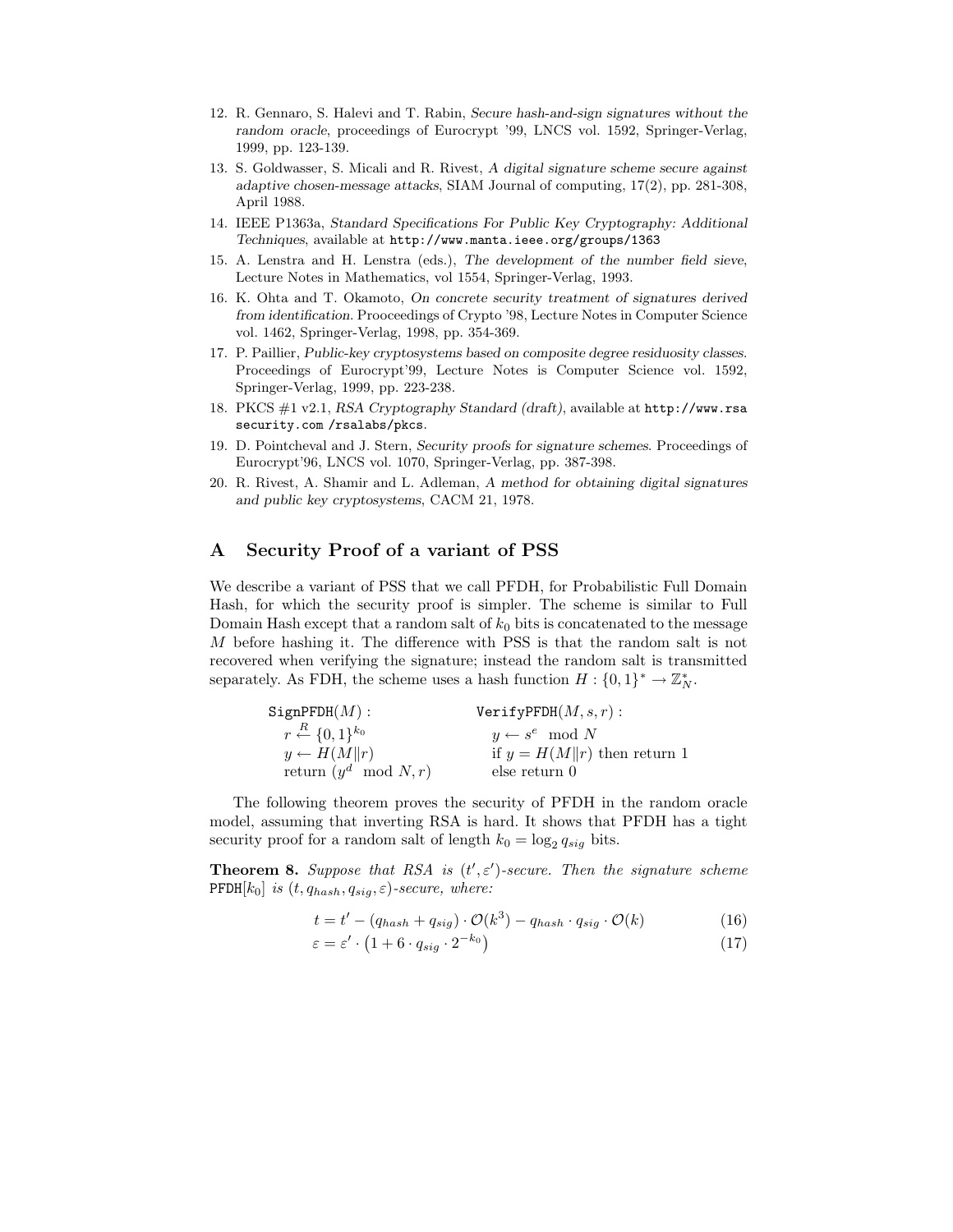*Proof.* Let  $\mathcal F$  be a forger that  $(t, q_{sig}, q_{hash}, \varepsilon)$ -breaks PFDH. We construct an inverter I that  $(t', \varepsilon')$ -breaks RSA. The inverter receives as input  $(N, e, \eta)$  and must output  $\eta^d \mod N$ . We assume that the forger never repeats a hash query. However, the forger may repeat a signature query, in order to obtain the signature of M with distinct integers r. The inverter  $\mathcal I$  maintains a counter i, initially set to zero.

When a message  $M$  appears for the first time in a hash query or a signature query, the inverter increments the counter i and sets  $M_i \leftarrow M$ . Then, the inverter generates a list  $L_i$  of  $q_{sig}$  random integers in  $\{0,1\}^{k_0}$ .

When the forger makes a hash query for  $M_i||r$ , we distinguish two cases. If r belongs to the list  $L_i$ , the inverter generates a random  $x \in \mathbb{Z}_N^*$  and returns  $H(M_i||r) = x^e \mod N$ . Otherwise, the inverter generates a random  $x \in \mathbb{Z}_N^*$  and returns  $\eta \cdot x^e \mod N$ . Consequently, for each message  $M_i$ , the list  $L_i$  contains the integers  $r \in \{0,1\}^{k_0}$  such that the inverter knows the signature x corresponding to  $M_i||r$ .

When the forger makes a signature query for  $M_i$ , the inverter takes the next random r in the list  $L_i$ . Since the list contains initially  $q_{sig}$  integers and there are at most  $q_{siq}$  signature queries, this is always possible. If there was already a hash query for  $M_i||r$ , we have  $H(M_i||r) = x^e \mod N$  and the inverter returns the signature x. Otherwise the inverter generates a random  $x \in \mathbb{Z}_N^*$ , sets  $H(M_i||r) = x^e \mod N$  and returns the signature x.

When the forger outputs a forgery  $(M, s, r)$ , we assume that it has already made a hash query for  $M$ , so  $M = M_i$  for a given i. Otherwise, the inverter goes ahead and makes the hash query for  $M||r$ . Then if r does not belong to the list  $L_i$ , we have  $H(M_i||r) = \eta \cdot x^e \mod N$ . From  $s = H(M_i||r)^d = \eta^d \cdot x \mod N$ , we obtain  $\eta^d = s/x \mod N$  and the inverter succeeds in outputting  $\eta^d \mod N$ .

Since the forger has not made any signature query for the message  $M_i$  in the forgery  $(M_i, s, r)$ , the forger has no information about the  $q_{sig}$  random integers in the list  $L_i$ . Therefore, the probability that r does not belong to  $L_i$  is  $(1-2^{-k_0})^{q_{sig}}$ . If the size  $k_0$  of the random salt is greater than  $\log_2 q_{sig}$ , we obtain if  $q_{sig} \geq 2$ :

$$
\left(1-2^{-k_0}\right)^{q_{sig}} \geq \left(1-\frac{1}{q_{sig}}\right)^{q_{sig}} \geq \frac{1}{4}
$$

Since the forger outputs a forgery with probability  $\varepsilon$ , the success probability ε' of the inverter is then at least  $\varepsilon/4$ , which shows that for  $k_0 \ge \log_2 q_{sig}$  the probability of breaking PFDH is almost the same as the probability of inverting RSA.

For the general case, *i.e.* if we do not assume  $k_0 \ge \log_2 q_{sig}$ , we generate fewer than  $q_{sig}$  random integers in the list  $L_i$ , so that the salt r in the forgery  $(M_i, s, r)$  belongs to  $L_i$  with lower probability. More precisely, starting from an empty list  $L_i$ , the inverter generates with probability  $\beta$  a random  $r \leftarrow \{0,1\}^{k_0}$ , adds it to  $L_i$ , and starts again until the list  $L_i$  contains  $q_{sig}$  elements. Otherwise (so with probability  $1 - \beta$ ) the inverter stops adding integers to the list. The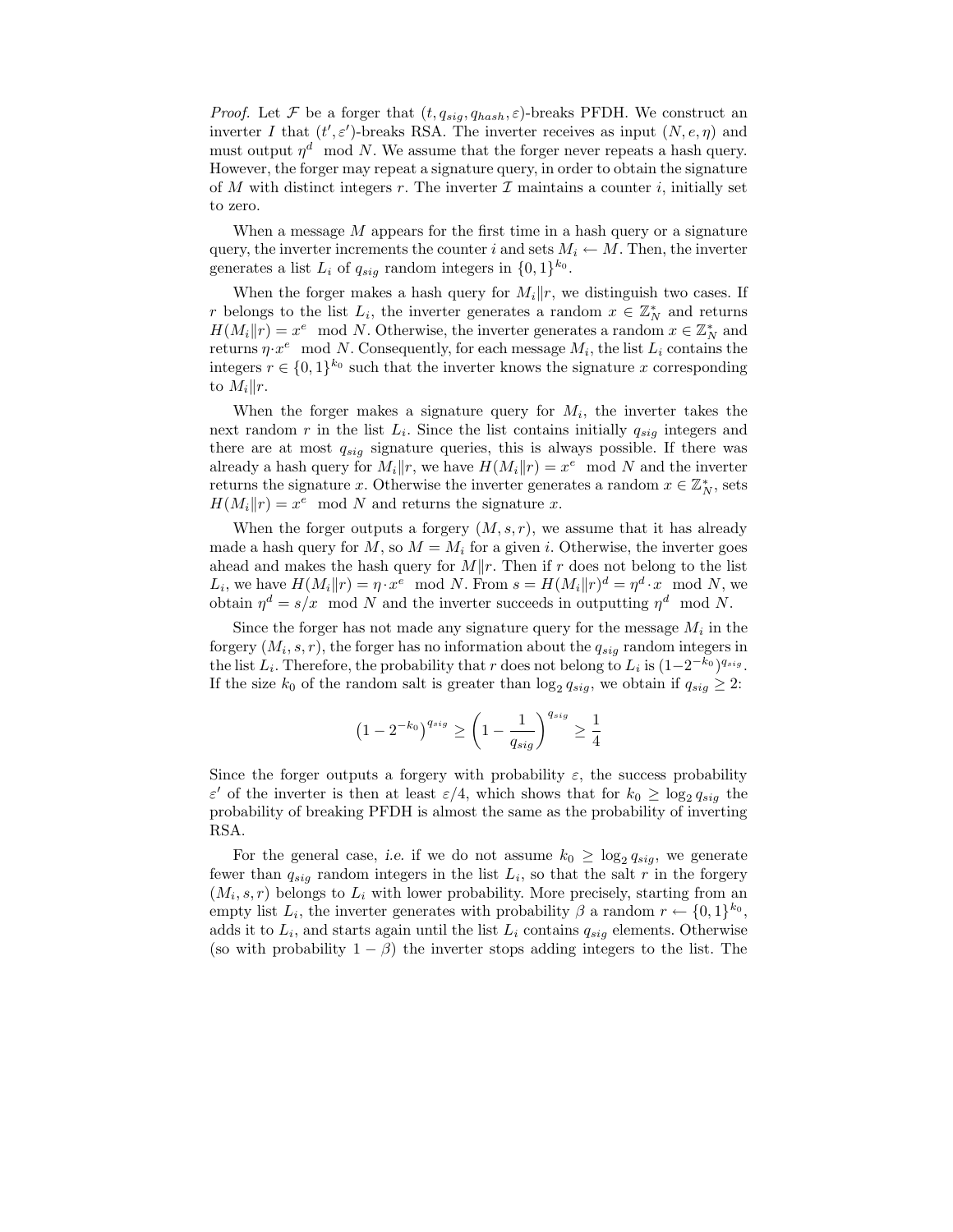number  $a_i$  of integers in  $L_i$  is then a random variable following a geometric law of parameter  $\beta$ :

$$
\Pr[a_i = j] = \begin{cases} (1 - \beta) \cdot \beta^j & \text{if } j < q_{sig} \\ \beta^{q_{sig}} & \text{if } j = q_{sig} \end{cases}
$$
 (18)

The inverter answers a signature query for  $M_i$  if the corresponding list  $L_i$ contains one more integer, which happens with probability  $\beta$  (otherwise the inverter must abort). Consequently, the inverter answers all the signature queries with probability greater than  $\beta^{q_{sig}}$ . Note that if  $\beta = 1$ , the setting boils down to the previous case: all the lists  $L_i$  contain exactly  $q_{sig}$  integers, and the inverter answers all the signature queries with probability one.

The probability that r in the forgery  $(M_i, s, r)$  does not belong to the list  $L_i$ is then  $(1 - 2^{-k_0})^j$ , when the length  $a_i$  of  $L_i$  is equal to j. The probability that r does not belong to  $L_i$  is then:

$$
f(\beta) = \sum_{j=0}^{q_{sig}} \Pr[a_i = j] \cdot (1 - 2^{-k_0})^j
$$
 (19)

Since the forger outputs a forgery with probability  $\varepsilon$ , the success probability of the inverter is at least  $\varepsilon \cdot \beta^{q_{sig}} \cdot f(\beta)$ . We select a value of  $\beta$  which maximizes this success probability; in [6], we show that for any  $(q_{sia}, k_0)$ , there exists  $\beta_0$ such that:

$$
\beta_0^{q_{sig}} \cdot f(\beta_0) \ge \frac{1}{1 + 6 \cdot q_{sig} \cdot 2^{-k_0}} \tag{20}
$$

which gives (17). The running time of  $\mathcal I$  is the running time of  $\mathcal F$  plus the time necessary to compute the integers  $x^e \mod N$  and to generate the lists  $L_i$ , which gives (16).

#### B Proof of Theorem 4

 $\chi$ From R we build an algorithm I that inverts RSA, without using a forger for FDH. We receive as input  $(N, e, y)$  and our goal is to output  $y<sup>d</sup>$  mod N using R. We select  $q_{hash}$  distinct messages  $M_1, \ldots, M_{q_{hash}}$  and start running R with  $(N, e, y)$ .

First we ask R to hash the  $q_{hash}$  messages  $M_1, \ldots, M_{q_{hash}}$ , and obtain the hash values  $h_1, \ldots, h_{q_{hash}}$ . We select a random integer  $\beta \in [1, q_{hash}]$  and a random sequence  $\alpha$  of  $q_{sig}$  integers in  $[1, q_{hash}] \setminus {\beta}$ , which we denote  $\alpha =$  $(\alpha_1, \ldots, \alpha_{q_{sig}})$ . We select a random integer  $i \in [1, q_{sig}]$  and define the sequence of i integers  $\alpha' = (\alpha_1, \ldots, \alpha_{i-1}, \beta)$ . Then we make the i signature queries corresponding to  $\alpha'$  to  $\mathcal R$  and receive from  $\mathcal R$  the corresponding signatures, the last one being the signature  $s_{\beta}$  of  $M_{\beta}$ . For example, if  $\alpha' = (3, 2)$ , this corresponds to making a signature query for  $M_3$  first, and then for  $M_2$ .

Then we rewind  $R$  to the state it was after the hash queries, and this time, we make the  $q_{sig}$  signature queries corresponding to  $\alpha$ . If  $\mathcal{R}$  has answered all